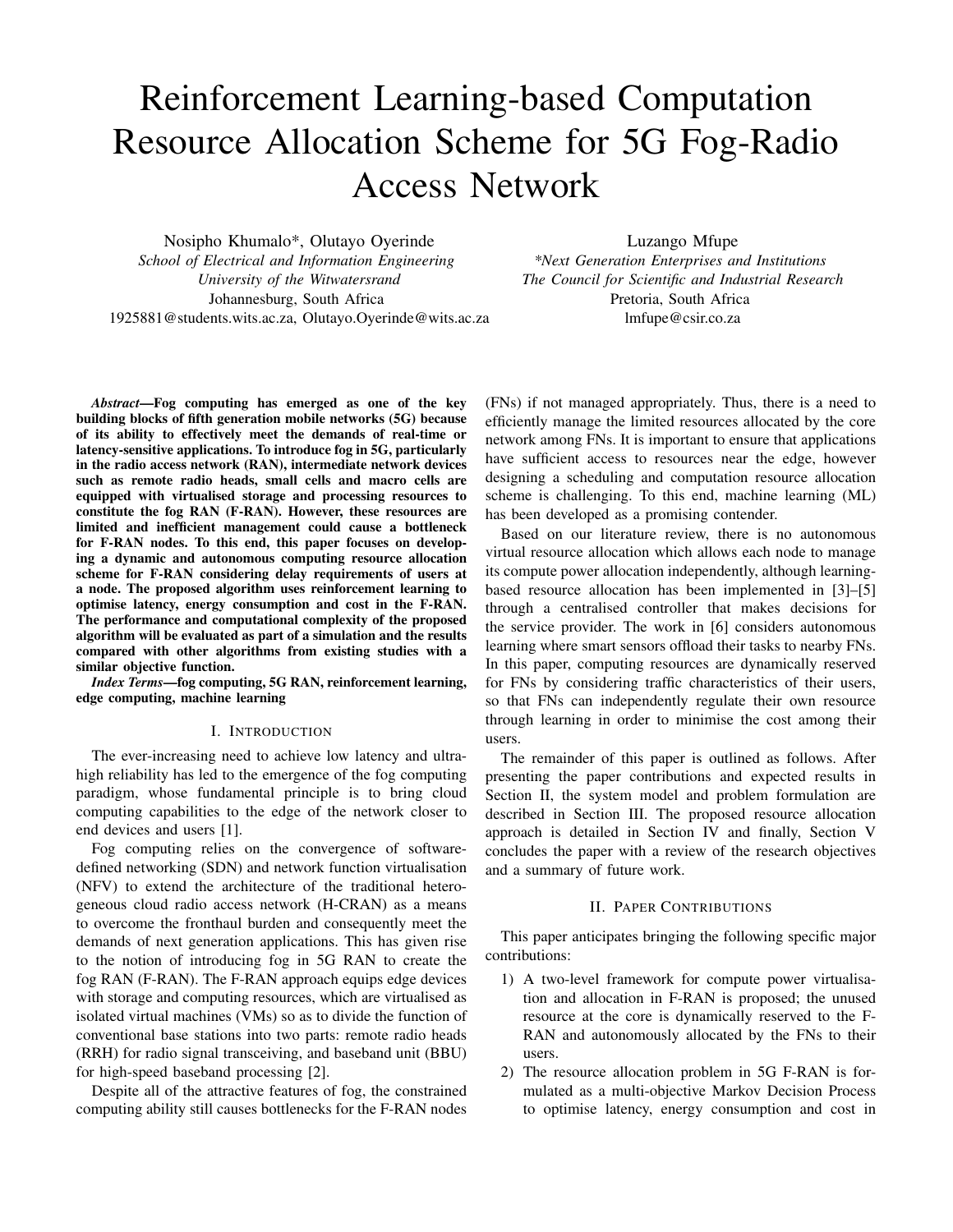massive Machine Type Communications (mMTC) applications for 5G networks.

3) A reinforcement learning-based algorithm for dynamic resource management of virtualised cloud computation resources in a distributed fog computing network is devised. The algorithm independently manages computing resources allocated to F-RANs based on the feedback of the average utility and resource utilisation of their users.

# III. SYSTEM MODEL

In the network, a set of small-cell FNs is denoted by  $N =$  $\{1, 2, ..., |N|\}$  and a set of total sensors is denoted as  $K =$  $\{1, 2, ..., |K|\}$ . A set of sensors for a specific FN n is denoted by  $K_n$  and  $k_n$  denotes a single sensor of the FN.

For fog processing, a FN  $n$  needs to allocate the limited computation resources (in CPU cycles/s) to the application of sensor  $k$ . The application of processing sensor data is described by  $J_{k_n} = \{D_{k_n}, app_{k_n}, T_{k_n}^{max}\}$ , where  $D_{k_n}$  denotes the size of sensor data (in bits),  $app_{k_n}$  is the minimum processing density (in CPU cycles/bit), and  $T_{k_n}^{max}$  is the maximum tolerable latency (in seconds). The number of CPU cycles necessary to process the data is modelled as  $C_{k_n} = D_{k_n} app_{k_n}$ . Since the output after processing is usually small, only the uplink communication is considered for simplicity.

The assumption is that the fog processing only begins after all the sensor data has been received by the FN. Then, the computing delay and energy consumption of fog computing are given respectively by:

$$
T_{k_n}^{fog} = D_{k_n}/r_{k_n} + C_{k_n}/f_{k_n}^{fog}
$$
 (1)

$$
E_{k_n}^{fog} = p_{k_n}^{com} D_{k_n} / r_{k_n} + p_{k_n}^{id} C_{k_n} / f_{k_n}^{fog}
$$
 (2)

where  $f_{k_n}^{fog}$  denotes the fractional resources (in CPU cycles/s) allocated to sensor k of FN n,  $p_{k_n}^{com}$  is the transmission power of sensor,  $p_{k_n}^{id}$  is the power consumption in idle mode and  $r_{k_n}$  is the achievable transmission rate (bits/s).

For remote processing in the cloud, the application needs to be transmitted from the sensor  $k$  to the FN  $n$  through wireless links, and then forwarded by the FN to the cloud through a wired link. If an application  $J_{k_n}$  is offloaded to the cloud server, then  $k_n$  first transmits the data of side  $D_{k_n}$  through a wireless link to the FN, which then forwards  $J_{k_n}$  to the cloud server through a high-speed wired link. The data rate of the wired link is denoted as  $R_{k_n}^{f_c}$  (in bits/s), and the cloud processing capability as  $f_{k_n}^c$  (in CPU cycles/s). The delay in wired transmission is given by  $T_{k_n}^{fc} = D_{k_n}/R_{k_n}^{fc}$  and the delay in cloud processing is given by  $\ddot{T}_{k_n}^c = C_{k_n}/f_{k_n}^c$ .

### *A. Problem Formulation*

Given the defined system model, the problem of resource allocation for a fog computing system is formulated. The proposed approach performs resource allocation in two stages. Firstly, the core network reserves unused resources for FNs based on the minimum resource requirement ratios of each FN in the network. Then, computing resources are autonomously allocated to FN considering their resource demand using a reinforcement learning (RL) based algorithm. As the objective is to reduce cost by minimising the maximum delay and energy consumption, the resource allocation problem can be formulated as follows:

$$
\min_{f_{k_n}^{fog}, p_{k_n}^{com}} \max_{k_n \subset K_n} \Sigma_{k_n \subset K_n} cost_{k_n}
$$
 (3)

where the cost function is defined as the weighted sum of latency and energy consumption.

#### IV. PROPOSED APPROACH

To address the resource allocation problem, RL is proposed. Among several RL techniques, Q-learning requires low computational resources for its implementation and no knowledge of the model of the environment, thus being a fitting learning technique for the resource-constrained IoT devices. Furthermore, Q-learning has been used extensively to address resource allocation problems, thus being a suitable learning technique for the problem. Given the controlled system, the learning controller repeatedly observes the current state s, takes action a, and then a transition occurs, and it observes the new state  $s'$  and the reward  $r<sup>t</sup>$ . From these observations, it can update its estimation of the Q-function for state s and action a.

**State (s):** The current system state  $s(t)$  is determined by the state of the fog network. The system state at time slot t is defined as  $s(v, U, R, e)$ , where v is the overall allocated compute resource fraction,  $U$  is the average QoS utility,  $R$ is the average CPU utilisation and  $e$  is the overall CPU reservation for the FN. The proposed Q-learning model takes action at the node level, therefore the system level resource allocation of the F-RAN is aggregated as the overall resource allocation  $v_n$ 

**Reward (r):** The reward  $r$  is defined as the sum of average QoS utility and average CPU utilisation of the FN.

$$
r_n = \beta U_n + (1 - \beta)r_n, \forall n \tag{4}
$$

Action (a): The actions are a set of discrete percentages  $A = \{-90\%, -80\%, ..., 0, 10\%, ..., 90\%\},$  with a negative value indicating a decrease in the FN's resource and a positive value representing an increase.

### V. CONCLUSION

In this paper, virtualised computing resource allocation in F-RAN using RL has been considered. The proposed method determines the estimated minimum resource requirement for each FN so FNs may independently partition their own resources to ensure that sensor data is processed while adhering to the maximum delay constraints. The proposed model will be evaluated and compared using a simulator.

#### **REFERENCES**

- [1] OpenFog Consortium Architecture Working Group, 'OpenFog reference architecture for fog computing', OPFRA001, vol. 20817, p. 162, 2017.
- [2] S. Lavanya, N. M. S. Kumar, S. Thilagam, and S. Sinduja, 'Fog computing based radio access network in 5G wireless communications', in 2017 International Conference on Wireless Communications, Signal Processing and Networking (WiSPNET), 2017, pp. 559–563, doi: 10.1109/WiSPNET.2017.8299819.